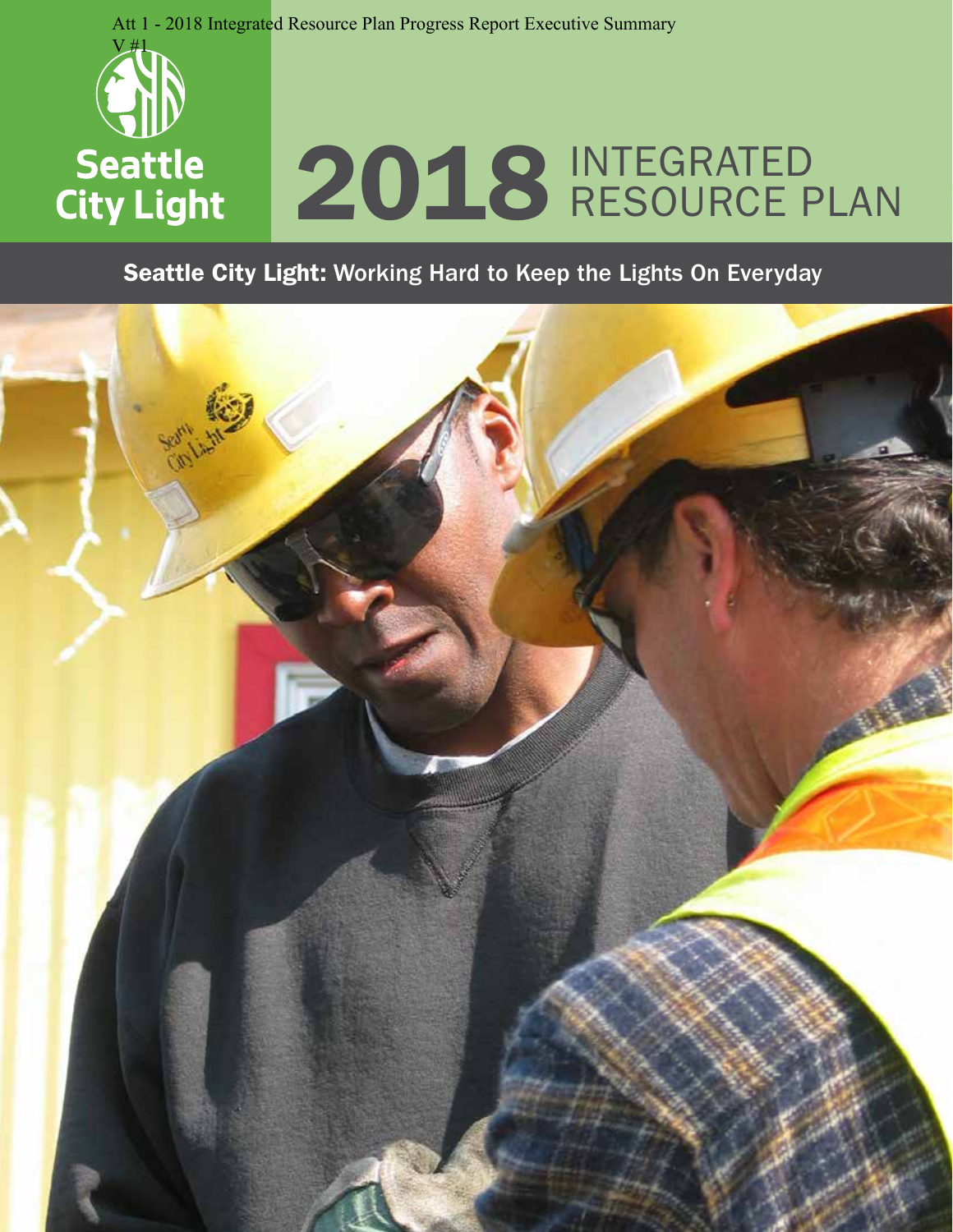

## EXECUTIVE SUMMARY

We have just completed our Integrated Resource Plan (IRP) Progress Report for 2018 to meet the biennial deadline set by Washington State law. The IRP Progress Report shows Seattle City Light's power supply portfolio is on track to meet City Light's power supply needs for at least the next 10 years using carbon neutral power and producing surplus clean energy. City Light's near-term plans include new investments in energy conservation and renewable energy credits (RECs) identified in City Light's 2019-2024 Strategic Plan Financial Forecast and in this IRP Progress Report. In meeting our stated goals of reliability, affordability and environmental stewardship, we are ahead of our goals – especially in our energy conservation efforts.

The 2018 IRP Progress Report included reviewing changing conditions, policies, investments, and alternate paths to keep our power supply robust and reliable; achieving greenhouse gas (GHG) neutrality; and meeting applicable laws for resource planning including Washington State's Energy Independence Act. City Light's IRP Progress Report included evaluation and discussion of alternate paths of the investment in:

- conservation
- renewable energy credits
- renewable generation
- options to replace the BPA contract
- a regional carbon fee to reduce GHG emissions

The findings of the 2018 IRP Progress Report include:

Power supply demands are expected to be met by conservation investment. Conservation investment remains the first and best resource choice as the most environmentally responsible way to meet growing energy demands and is an important requirement of the Washington Energy Independence Act. Conservation increases City Light's generation surplus, improves reliability and reduces our purchase of Bonneville Power Administration's (BPA) hydro allowing further displacement of fossil fuel generation in the region. City Light customers have benefited by proactively implementing conservation and energy efficiency measures to lower their bills and by avoiding the impacts from building a new power generation plant. For the two-year period 2016 and 2017 City Light achieved 29.4 aMW of energy savings. This is nearly 3 percent of City Light's customer energy demand. To generate an equivalent amount of energy, City Light's customers would need to install over 200,000 kW of local solar and give up current levels of reliability in meeting their peak winter energy demand unless other investments are made.

#### City Light may need to purchase additional

**RECs starting in 2022.** With the continued priority of investments in conservation that keeps City Light surplus in clean energy, the purchase of RECs is a cost-effective way to meet renewable generation requirements set forth in the Washington State Energy Independence Act of 2006. The Act calls for utilities to make investments in renewable generation to meet 9% of City Light demand today – growing to 15% in 2020. RECs provide payments to regional renewable generators to make sure the projects generate consistently and to provide financial support to develop other projects.

**CID** Seattle City Light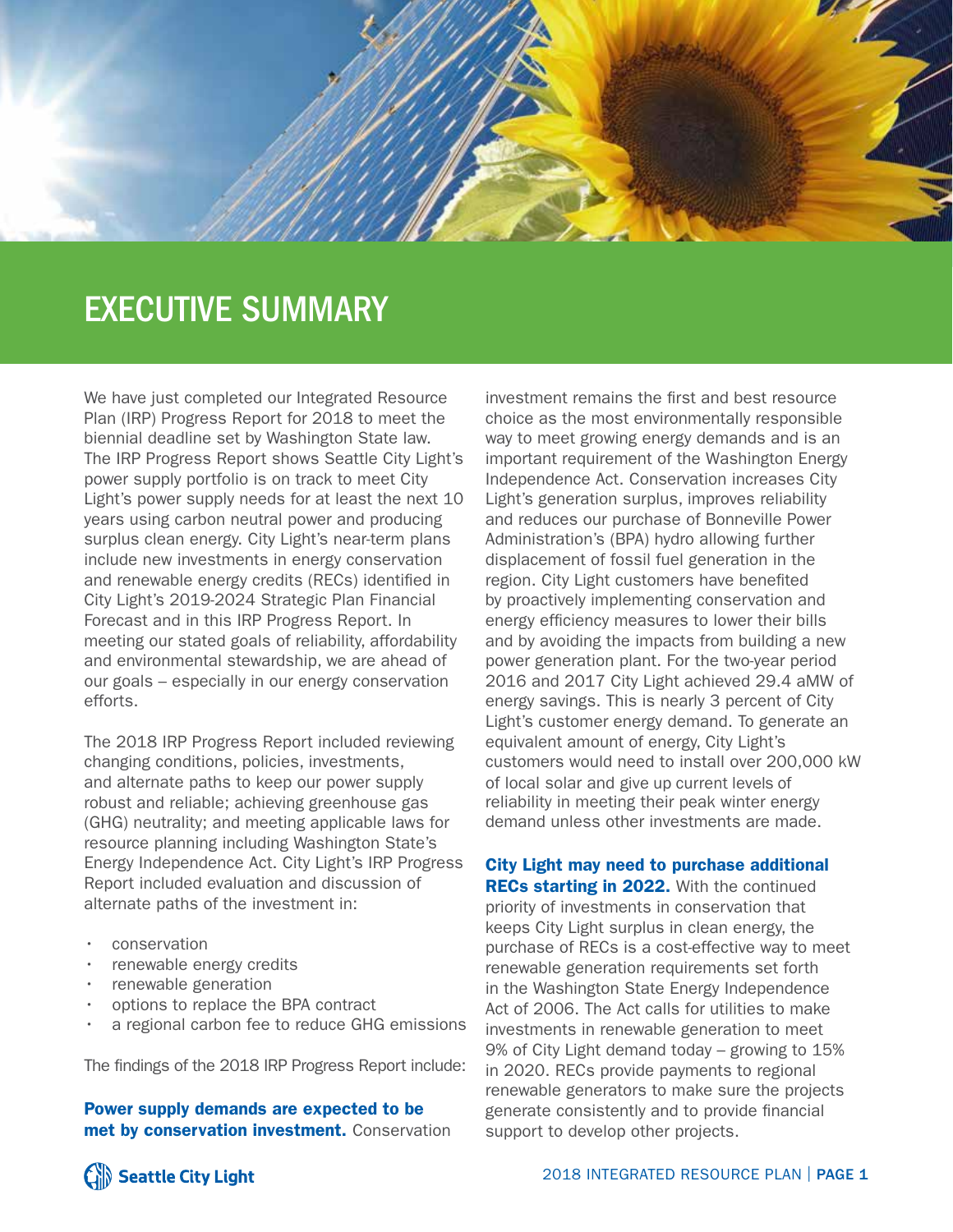

"CITY LIGHT CUSTOMERS HAVE BENEFITED BY PROACTIVELY IMPLEMENTING CONSERVATION AND ENERGY EFFICIENCY MEASURES TO LOWER THEIR BILLS AND BY AVOIDING THE IMPACTS FROM BUILDING A NEW POWER GENERATION PLANT."

New power supply costs are declining but adding new renewable power generation could add costs to customer bills. Most new utilityscale clean power supply, customer generation, and demand reduction options continue to decrease in price. Demand for these products has increased due to tax incentives, renewable portfolio standards, and rigorous energy efficiency codes and standards. This has created a viable market for these new technologies and has led to lower installation and operating costs. However, if additional pressures emerge for City Light to add new renewable power sources, City Light's analysis projects higher costs to deliver that power. Going forward, regional and local discussions about who pays for investments in transmission and distribution systems (the infrastructure that delivers power to customers and the region) will be as important as evaluating power supply options.

## BPA Preference Power Contract continues to be a good option to meet City Light goals.

The 2018 IRP Progress Report shows that the continuation of the BPA contract beyond 2028 is a good option to keep City Light's costs down relative to available options. BPA provides approximately 40% of City Light's power supply and a future contract is expected to provide clean energy to ensure that City Light has enough dependable supply to meet demands during the winters when we have the highest energy needs. Additionally, the analysis shows that City Light may purchase less power from BPA in a new contract if conservation continues to reduce demand.



Greenhouse Gas Offsets are as beneficial for City Light as renewable energy production to achieve GHG neutrality. In 2000 the City of Seattle passed a resolution to prioritize GHG neutrality in its electricity supply. In 2005, City Light became the first utility in the nation to provide its customers with GHG neutral power and continues to do so. The 2018 IRP analysis shows purchasing GHG offsets from verified projects that avoid, reduce, or sequester GHG emissions is a cost-effective mechanism for City Light to maintain GHG neutrality.

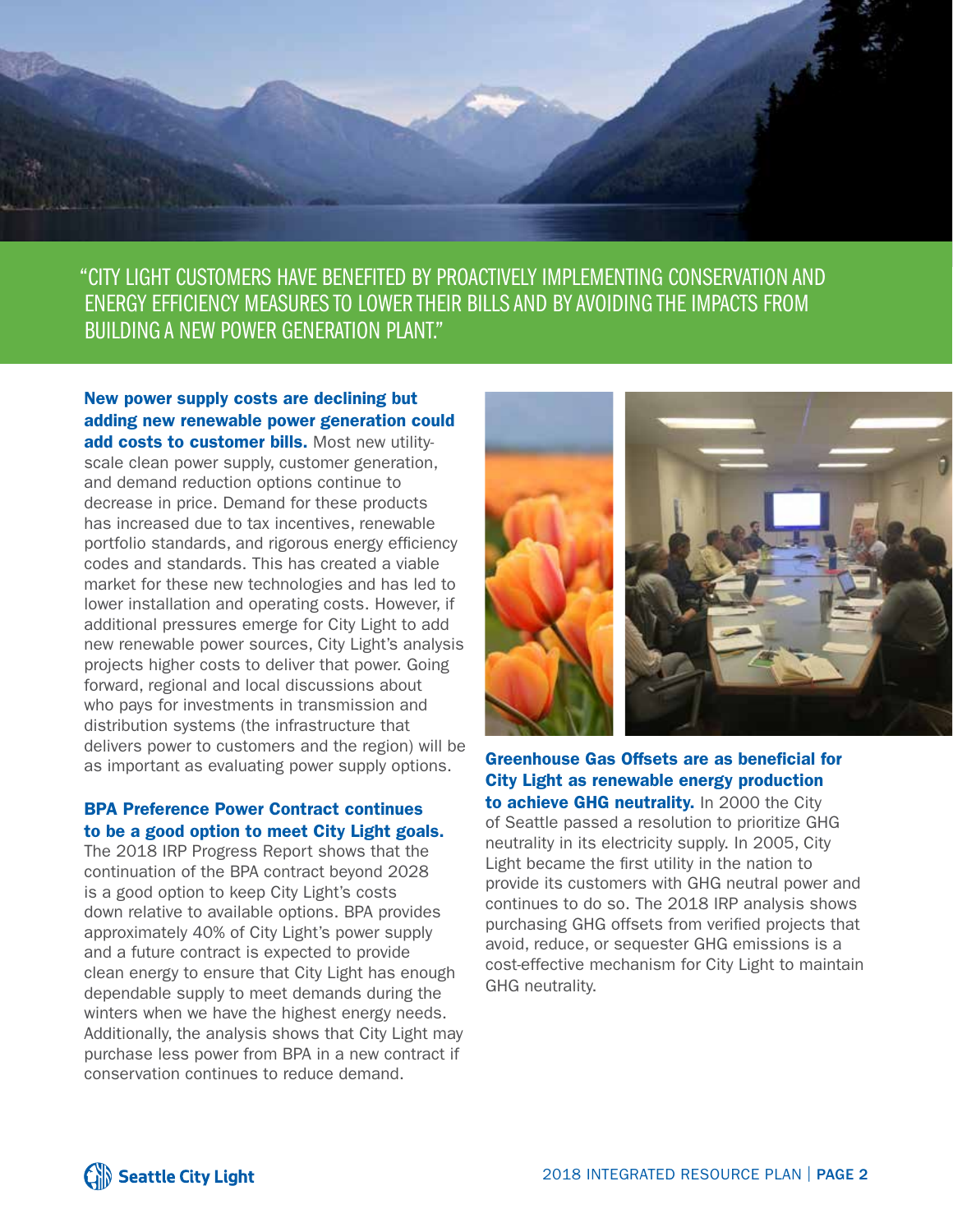

"IN 2005, CITY LIGHT BECAME THE FIRST UTILITY IN THE NATION TO PROVIDE ITS CUSTOMERS WITH GREENHOUSE GAS NEUTRAL POWER AND CONTINUES TO DO SO."

## More work is needed nationally and regionally to mitigate the impacts of climate change.

The City of Seattle's policies supporting energy conservation, renewable energy, rigorous building codes, and greenhouse gas neutrality show that we have been a leader in fighting climate change and providing direct benefits of cleaner air and water in Seattle and the region. Conservation has helped City Light fight climate change and provide local benefits. For a lasting impact, this same commitment is needed from others.

### Carbon fees can reduce regional GHG

**emissions.** A regional carbon fee that puts a price on carbon emissions to incentivize clean energy production could also be a lower cost way to reduce City Light's greenhouse gas emissions. Our analysis shows a region-wide carbon fee produces higher benefits for City Light compared to City Light making direct investments in more renewable energy generation. The primary reason is that putting a price on carbon should provide greater

incentive for power producers to shift to cleaner sources of energy while increasing the value of our clean hydro resources. This should also lower the carbon content of City Light's power purchases from the region. However, carbon taxes are not without controversy in Washington State because of differences in how the impacts may be felt by consumers served by the different utilities. If a carbon tax is implemented in Washington State, City Light customers may be asked to share the burden of the State's clean energy cost, and that was not a component of the IRP study.

**Cill** Seattle City Light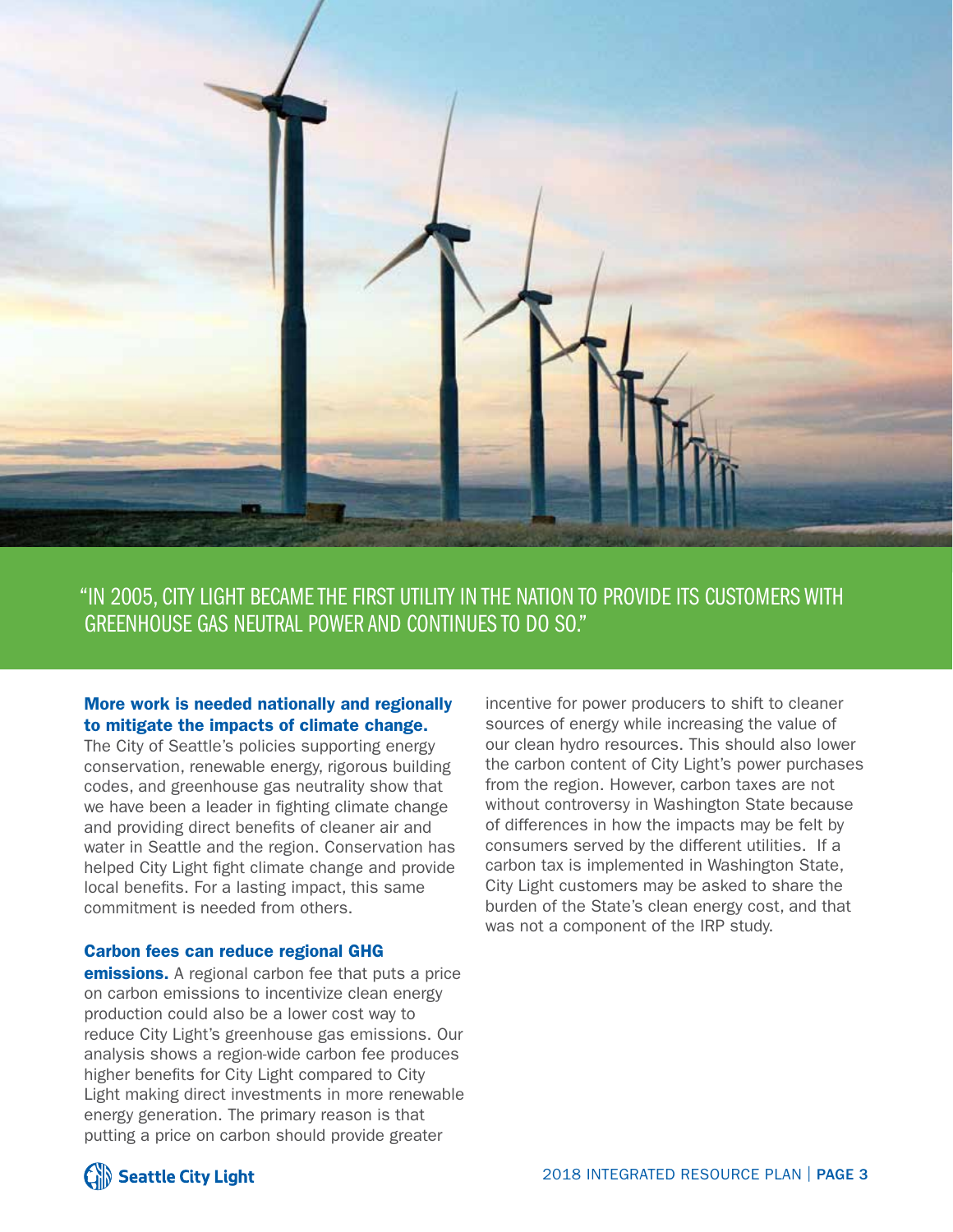## MOVING ON TO 2020 Questions to Ask – and Answers to Seek for the Next IRP

As City Light's IRP team and its stakeholders begin the more extensive 2020 IRP, we have already identified several key areas which merit additional focus. With a focus on constituents, councilmembers can help educate and ask the public what changes they see in their own power needs. Some of the questions we want to ask our customers are:

## *How do we define each of our goals of reliability, environmental responsibility, and affordability? What are the tradeoffs we are willing to make in our goals, if any? Are there any new goals to consider?*

Not all of City Light's goals – affordability, reliability, and environmental responsibility – may be valued equally by everyone. There is a need for continued community-wide conversations about our current goals. Affordability has traditionally meant meeting the power supply demand with the most reliable and environmentally responsible power and keeping rates in line with other regional electric utilities.

While we continue to pursue energy efficiency beyond our immediate needs to reduce customer expenses, our costs and rates may be affected. Similarly, City Light's high standards for reliability and environmental responsibility could mean higher costs and possible rate increases. Some in our community find such rate increases burdensome.

Additionally, earthquakes, landslides and other hazards that are present in our region raise issues of resiliency in the design of our transmission and distribution networks. Power delivery is just as important as adequate power supply for everyday use. Should we be making more investments in our infrastructure to withstand stresses and sudden shocks or simply focus on how we will recover?

These questions will require guidance from our customers, the Mayor, and City Council to help City Light recommend future paths to meet our energy supply needs.

## *What regulations are important to you?*

Regulation changes are being discussed, voted upon, and argued in court. Federal fuel standards are being weakened, natural gas power generation at the national level is viewed as part of the solution, and proposals for regulating GHG emissions through public initiatives are taking form in both Washington and Oregon. Providing leadership in the region for aggressively reducing and eliminating fossil fuel use entails not only balancing costs and benefits but also the equitable sharing of those costs and benefits.

## *How much value should our electric customers and the region place on hydro energy? Should policies focus on equity between hydro and other renewable generation?*

City Light has a long history of leadership in environmentally responsible regional hydro use and policies. How the region should properly value – and price – the benefits of clean energy that hydro provides will be part of the core 2020 discussions. We will consider hydro generation costs and the role hydro plays in meeting regional population growth and new power demands as fossil fuel use is displaced.

## *Will we have adequate clean energy to respond to climate change as fossil fuel use declines and population continues to grow?*

There is wide recognition that renewable costs and technologies are rapidly changing. City Light is wellpositioned to meet near-term needs but recognizes that our long-term future is less clear. Climate change as well as the potential for customers to switch to electricity for home heating and cooling may change the adequacy of our power supply and require new transmission and distribution lines to serve new demands. We will need to continue to monitor and assess the potential magnitude and timing of these impacts.

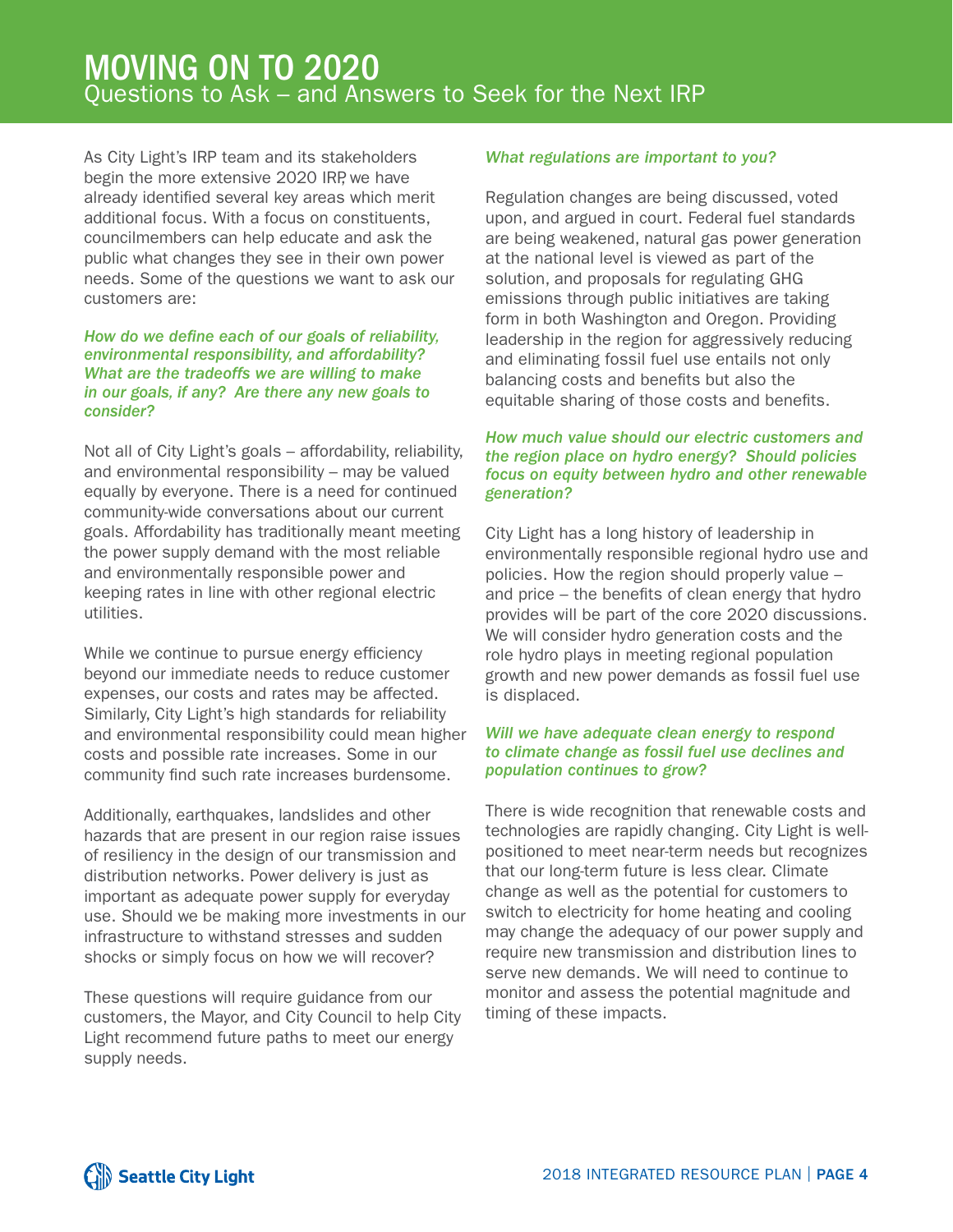# **CONCLUSION**

The 2018 IRP Progress Report's findings are compatible with what City Light planned in its 2016 IRP. New technology, incentives, policies and programs have meant that conservation measures have more than made up for the expected growth associated with the area's economic boom.

Our customers are asking more sophisticated questions about electric power needs, alternative energy options, the costs of possible choices, rate equity, and the individual's responsibility for paying towards City Light's total infrastructure when they produce much of their own electricity.



City Light has been pushed, rightfully, to engage our customers. We distribute surveys, ask for opinions, host local community meetings, produce video presentations, offer open houses and networking nights, strengthen our Stakeholder Advisory Council, conduct focus groups, and take comments or questions on our website.

The 2018 IRP Progress Report notes that with the strong leadership at the City of Seattle and City Light, the utility has excelled in both power supply and environmental stewardship. Every year we strive to be an example that other cities and utilities can emulate. As City Light begins work on the 2020 IRP, we will focus on supporting longterm distribution planning, and integrating City Light's work to examine power supply and demand options that continue to expand customer choices.

We look forward to discussing how we define the goals which have driven City Light for decades. City Light leadership, the Mayor, City Council, stakeholders and the public will be asked to determine the best practice investments in infrastructure for a reliable grid, environmental progress, promotion of social justice and equity, and reasonable protection from risks (natural or man-made).

We look forward to the challenges and opportunities ahead as energy production shifts away from fossil fuels and our electric system is asked to respond in new ways. Seattle City Light will continue to provide the necessary research and analysis to help leaders make informed policy and long-term investment decisions for our thriving city.